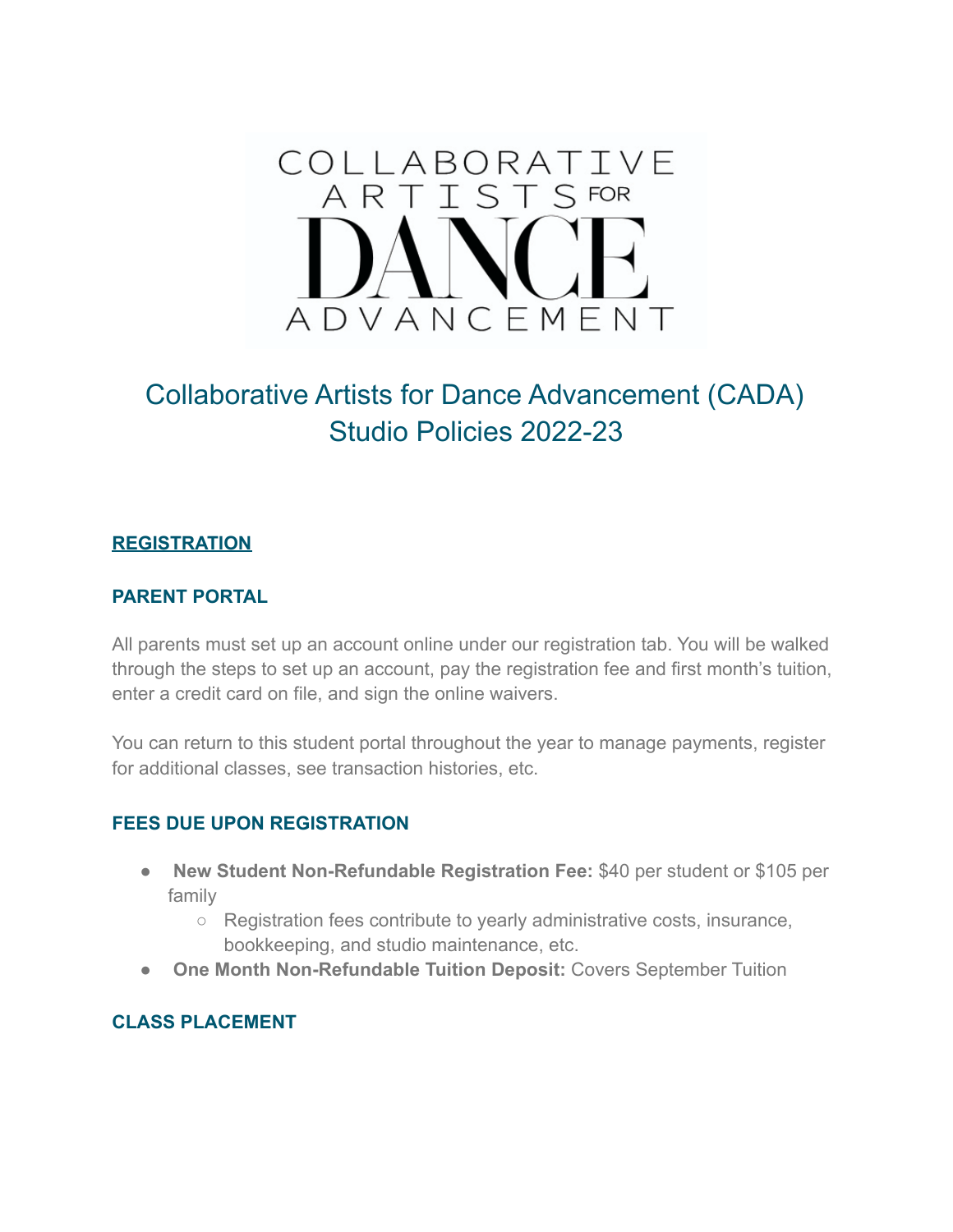Students will be assessed during their first week of classes for appropriate level to ensure the most efficient and effective training possible. ALL class placements are solely at the discretion of the Instructor and/or Studio Director.

#### **PASSING PERIODS**

All hour-long classes run 55 minutes to allow for a five-minute passing period.

These five-minute passing periods increase the efficiency of students and staff during instruction time and set the standard for our professional culture. During these windows, instructors clean up the previous class and set up the next to ensure that all classes start on time, an integral part of a professional, productive atmosphere. These passing periods also ensure students the opportunity to refresh, use the restroom, get out their chattiness, and prepare for their next class, etc. reducing class time disruptions.

# **DROPPING CLASSES**

In the case you need to drop a class during the season, please inform the front office of your desire with 30 days written notice. Unused classes for the month will not be credited or refunded. It is the responsibility of the parent to inform CADA of any changes in enrollment.

#### **TUITION AND PAYMENT POLICIES**

Tuition monthly cost is determined by a full-year's tuition divided by the nine months of our full season. Some months may have three lessons while others have five. There is no pro-rating of months with fewer lessons, and no refund given if withdrawing before the end of the year but having had fewer than the average lessons.

At times classes will not be held or will be canceled for varying reasons. CADA reserves this right to cancel class in the event they cannot be conducted for any reason, but not limited to: inclement weather, teacher absence, or government advisory. CADA only pro-rates tuition for months that have 2 weeks of lessons or less (excluding December which is already a planned two-week month).

# **RESCHEDULING, MODIFYING AND CANCELING CLASSES**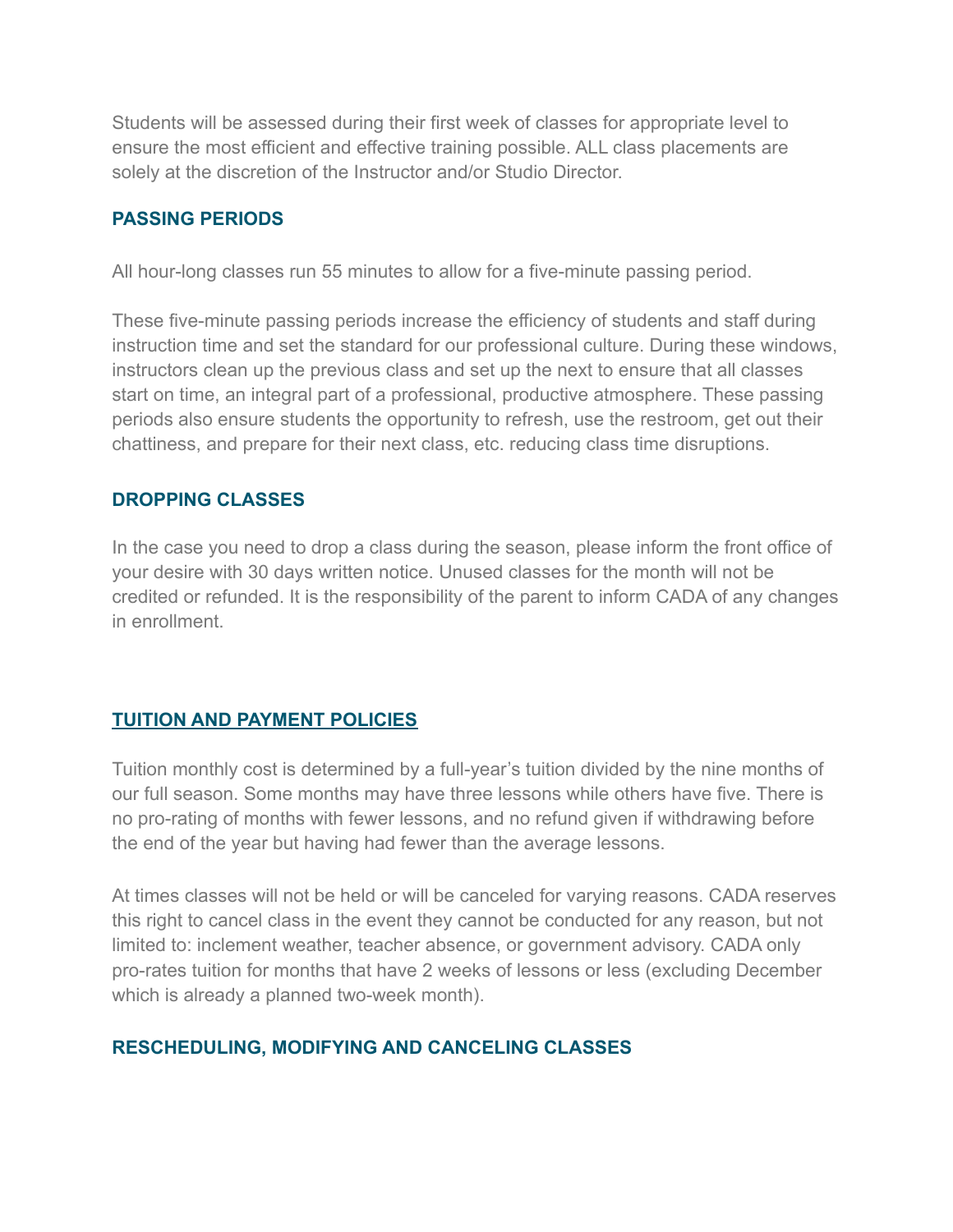CADA reserves the right to reschedule, modify or cancel dance classes and/or replace the teacher as the studio may deem necessary.

We do not offer makeup lessons.

All fees and payments are non-refundable.

# **CREDIT CARD ON ACCOUNT - AUTO-PAY REQUIRED**

All accounts must maintain an active credit card on file. Auto-pay is required. No exceptions. Cards on file will be charged on the 5th day of each month for account balances owed. Payments with credit cards incur a 3% service charge. ACH payments do not carry a service charge. We do not accept venmo, cash or check payments. All payments are non-refundable.

# **MULTI-CLASS DISCOUNT**

Collaborative Artists for Dance Advancement (CADA) offers multi-class discounts to students taking more than one class, with hourly tuition going down as more classes are added. Due to this large discount offering, CADA does not offer sibling discounts.

#### **LOYALTY DISCOUNT**

Collaborative Artists for Dance Advancement (CADA) is pleased to offer returning CADA families the following loyalty discount:

● 2nd+ year CADA Families: 10% discount on monthly tuition

#### **FULL SEASON ONE-TIME-PAY DISCOUNT**

CADA offers a 10% discount for full-year tuition paid in advance. Recital and costume fees will be paid in addition and separately.

#### **INSUFFICIENT FUNDS**

NSF returns on credit card charges or ACH payments will immediately incur an \$25 NSF fee and due with the following months tuition balance.

#### **LATE PAYMENTS**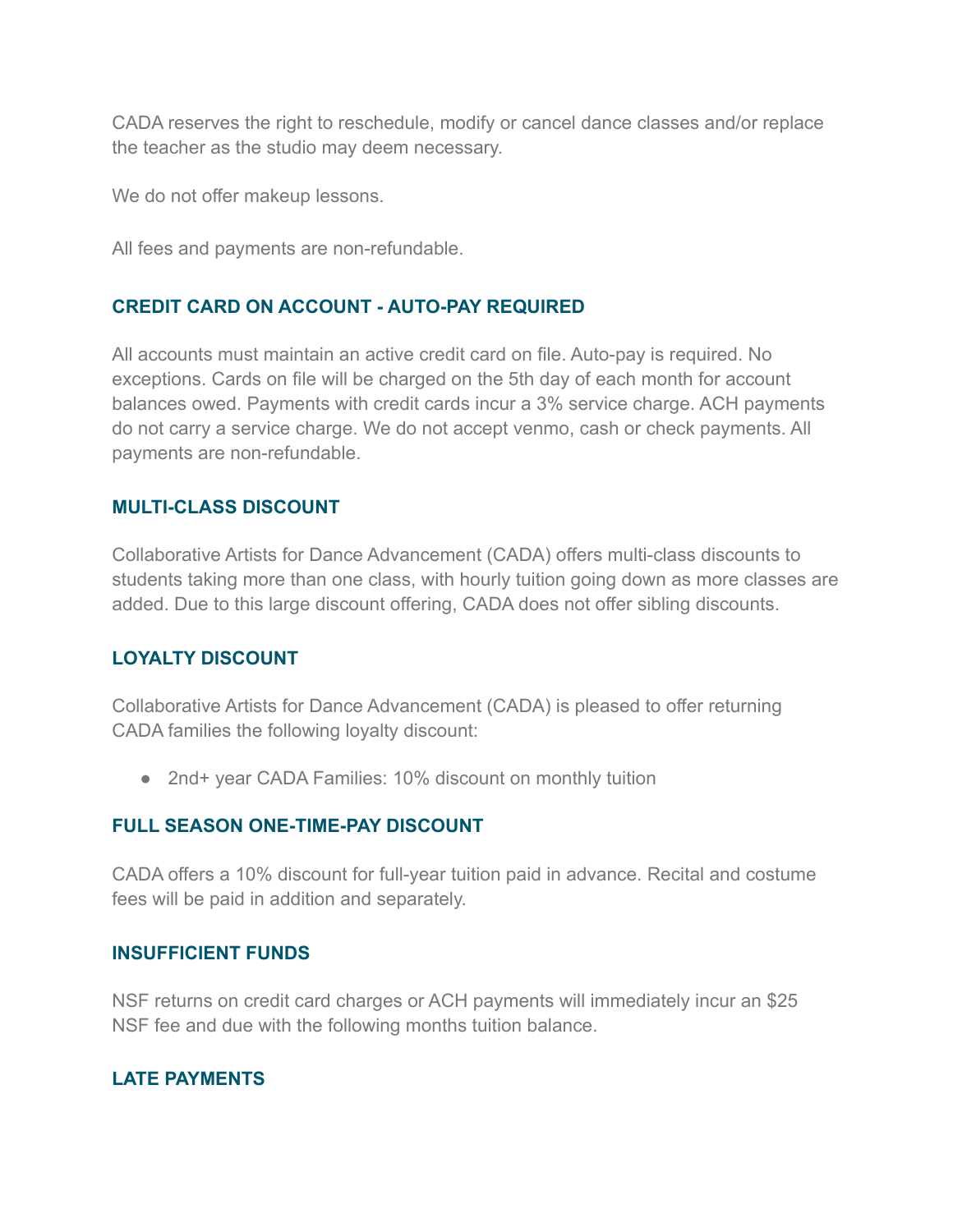Late accounts will receive a notice via email and a seven-day grace period prior to being charged a late fee. If the account is not brought to a zero balance after seven days, a \$25 automated late fee or 5% finance charge (whichever is greater) will be assessed and the service of dance classes will be discontinued until the account balance is paid in full. Accounts that carry a balance 60 days past due will be inactivated and sent to collections. Students with remaining balances on their account will not be allowed to participate in recital.

# **RECITAL**

All performance classes will be in a yearly recital in May. These classes require a recital and costume fee.

Costume and recital payments are non-refundable and non-transferable.

Students must be enrolled by February to participate in the May recital. At the director's discretion, a new student may be invited to perform regardless of enrollment date.

There are no regularly scheduled classes the week of Dress Rehearsal or on Performance Days – the show activities replace all classes at the studio.

#### **ADDITIONAL YEARLY FEES**

- **Recital Fee:** \$80 charged and due October 5 with October tuition \*includes 4 admission tickets and full HD video files of all recital performances. This fee is non-refundable once paid.
	- The recital fee is assessed to each CADA family to cover recital production: team labor, insurance, facility and equipment rental, janitorial and technician fees, music engineering, etc.
	- Recitals will likely be held in a high school auditorium in Meridian.
	- Additional tickets can be purchased at \$12.
	- Parents can earn additional tickets through recital volunteer opportunities.
- **Recital Costume Deposit(s):** \$45 per recital costume charged and due November 5 with November tuition. \*no refunds given
	- Costumes are for performance classes only as marked in the class schedule document with \*\*.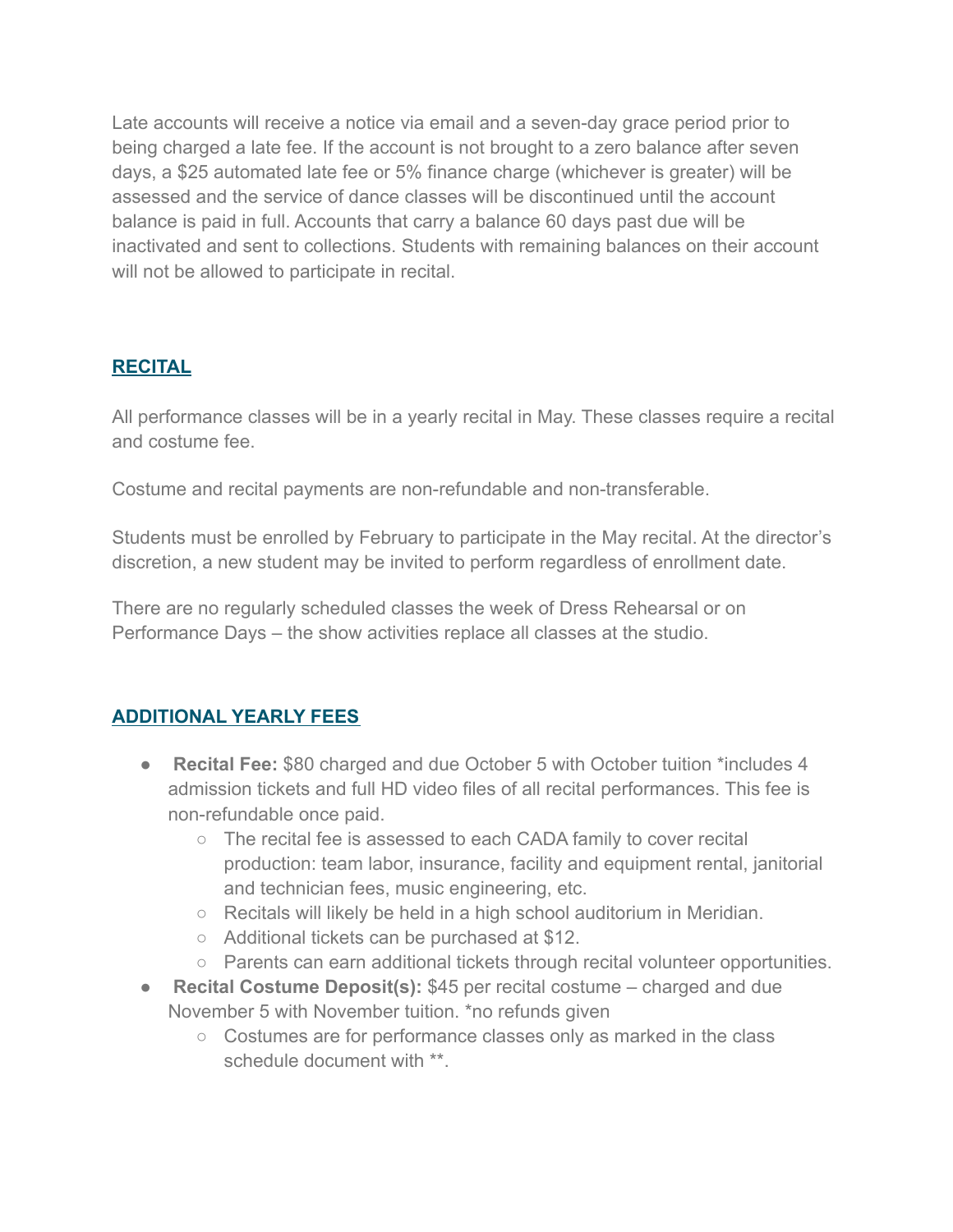- **Remaining Recital Costume Balance:** Charged and due February 5 with February tuition. Once recital costumes are ordered in October, accounts will be responsible for covering the remaining costume balance in February.
	- Costumes range from \$60-100.

#### **PARENT EXPECTATIONS**

There is no parent observation during class inside the classroom.

Please do not linger in front of the observation windows *or allow young children to linger watching in*. This is distracting for our students.

If you or your children are in the lobby with electronic devices, please use headphones to maintain a quiet atmosphere for our working students.

#### *If your child is ill, please refrain from coming to class.*

#### **DROP OFF AND PICK UP**

Dancers may arrive at the studio up to 10 minutes before start of class. Please do not drop your dancer off earlier than 10 minutes.

Pickup must occur promptly after class. There is no supervision for children after class time. A late pickup fee will be applied if a dancer is picked up more than 15 minutes after class.

# **CLASSROOM EXPECTATIONS & STUDIO ETIQUETTE**

# **At CADA, good dance etiquette develops a young artist's character and is of equal importance in dancer development to good dance training.**

#### **DRESS CODE**

Consistent adherence to and respect for dress and grooming standards is paramount to our effective and efficient training. Please ensure your hair is secure and you are in the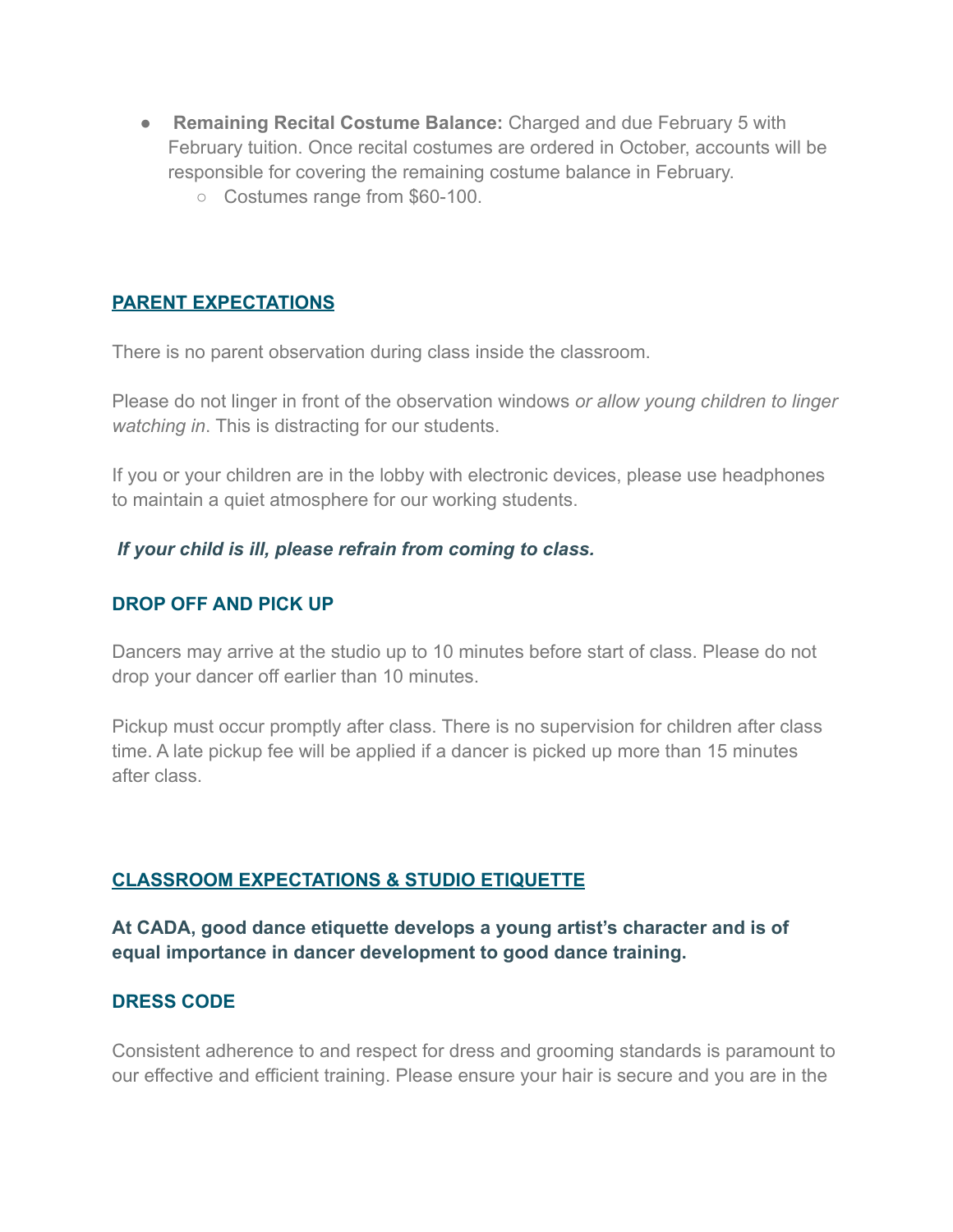appropriate attire. Our dress code details can be found here: <https://cadanceadvancement.com/dress-code>

Appearance sets a tone and shows the teacher you are ready to learn.

# **CLASSROOM ETIQUETTE**

Please be consistent in class punctuality and preparation. Students who arrive at class after the first ten minutes will learn through observation that day, to protect the safety of the dancer and maintain a professional respect for our staff and the class flow.

Please use the restroom before class begins or during passing periods.

Please talk to your instructor before class if you have an injury or aren't feeling well.

Help keep your studio clean and tidy. Backpacks and belongings are to be neat and tidy and kept in the hallway.

Throw away all trash. Please be careful with food and crumbs as it attracts ants.

# **STUDIO RULES FOR DANCERS**

**During class, you will find our instructors enforcing the following rules:**

- Arrive on time for class ready to learn and participate.
- Always address your teacher by Miss or Mr. unless invited to do otherwise.
- Give your best effort and be proud of it.
- No talking out of turn. Raise your hand to talk and wait to be called upon.
- No acro unless instructed by the teacher. No dancing while the teacher is giving instruction.
- When waiting your turn, watch intently and learn by observation. Do not chat on the sidelines. Watch your classmates and cheer them on.
- Enjoy corrections as a catalyst for improvement and apply them.
- No gum, food or drink of any kind (except water) is allowed inside the studio.
- Be respectful and kind to instructors, peers, and all CADA staff.
- Include all classmates and look for someone who may feel alone.
- No whispering, gossip, obscene language, or inappropriate conversations are tolerated during class or around the studio.
- Be respectful of the studio and the equipment.
- Contribute a positive attitude!